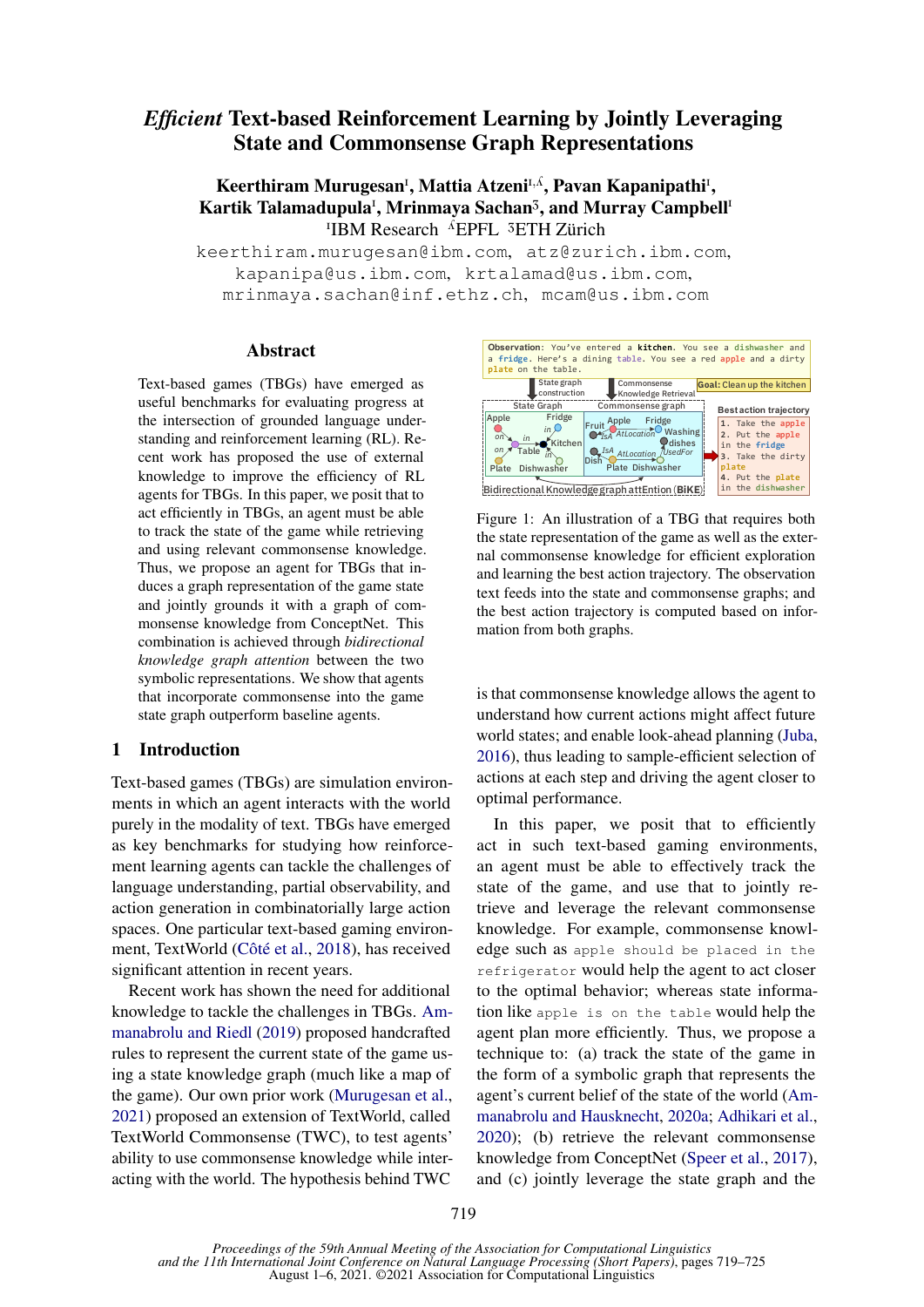retrieved commonsense graph. This combined information is then used to select the optimal action. Finally, we demonstrate the performance of our agent against state of the art baseline agents on the TWC Environment.

## 2 Related Work

Text-based reinforcement learning Text-based games have recently emerged as a promising framework to drive advances in RL research. Prior work has explored text-based RL to learn strategies based on an external text corpus [\(Branavan et al.,](#page-5-6) [2012\)](#page-5-6) or from textual observations [\(Narasimhan et al.,](#page-6-1) [2015\)](#page-6-1). In both cases, the text is analyzed and control strategies are learned jointly using feedback from the gaming environment. [Zahavy et al.](#page-6-2) [\(2018\)](#page-6-2) proposed the Action-Elimination Deep Q-Network (AE-DQN), which learns to classify invalid actions to reduce the action space. The use of the commonsense and state graph in our work has the same goal of down-weighting implausible actions by jointly reasoning over the state of the game and prior knowledge. Recently, [Côté et al.](#page-5-0) [\(2018\)](#page-5-0) introduced TextWorld and [Murugesan et al.](#page-5-2) [\(2021\)](#page-5-2) proposed *TextWorld Commonsense* (TWC), a textbased gaming environment which requires agents to leverage prior knowledge in order to solve the games. In this work, we build on the agents of [Murugesan et al.](#page-5-2) [\(2021\)](#page-5-2) and show that prior knowledge and state information are complementary and should be learned jointly.

KG-based state representations A recent line of work in TBGs aims at enhancing generalization performance by using symbolic representations of the agent's belief. Notably, [Ammanabrolu](#page-5-1) [and Riedl](#page-5-1) [\(2019\)](#page-5-1) proposed *KG-DQN* and [Am](#page-5-7)[manabrolu and Hausknecht](#page-5-7) [\(2020b\)](#page-5-7) proposed *KG-A2C*. The idea behind both approaches is to represent the game state as a belief graph. Recently, [Adhikari et al.](#page-5-5) [\(2020\)](#page-5-5) proposed the graph-aided transformer agent (*GATA*), an approach to construct and update a latent belief graph during planning. Our work integrates these graph-based state representations with a prior commonsense graph that allows the agent to better model the state of the game using prior knowledge.

Sample-efficient reinforcement learning A key challenge for current RL research is low sample efficiency [\(Kaelbling et al.,](#page-5-8) [1998\)](#page-5-8). To address this problem, there have been few attempts on adding prior or external knowledge to RL

approaches. Notably, [Murugesan et al.](#page-5-9) [\(2020\)](#page-5-9) proposed to use prior knowledge extracted from ConceptNet. [Garnelo et al.](#page-5-10) [\(2016\)](#page-5-10) proposed *Deep Symbolic RL*, which relies on techniques from symbolic AI as a way to introduce commonsense priors. There has also been work on *policy transfer* [\(Bianchi et al.,](#page-5-11) [2015\)](#page-5-11) which aims at reusing knowledge gained in different environments. Moreover, *Experience replay* [\(Wang et al.,](#page-6-3) [2016;](#page-6-3) [Lin,](#page-5-12) [1992,](#page-5-12) [1993\)](#page-5-13) provides a framework for how previous experiences can be stored and later reused. In this paper, following [Murugesan](#page-5-9) [et al.](#page-5-9) [\(2020\)](#page-5-9), we use external KGs as a source of prior knowledge and we combine this knowledge representation with graph-based state modeling in order to allow the agents to act more efficiently.

#### <span id="page-1-0"></span>3 Model & Architecture

TBGs can be framed as partially observable Markov decision processes (POMDPs) [\(Spaan,](#page-6-4) [2012\)](#page-6-4) denoted  $\langle S, A, O, T, E, r \rangle$ , where: *S* denotes the set of states, *A* denotes the action space, *O* denotes the observation space, *T* denotes the state transition probabilities, *E* denotes the conditional observation emission probabilities, and  $r : S \times A \rightarrow$  $\mathbb R$  is the reward function. The observation  $o_t$  at time step *t* depends on the current state. Both observations and actions are rendered in text. The agent receives a reward at every time step *t*:  $r_t = r(o_t, a_t)$ , and the agent's goal is to maximize the expected discounted sum of rewards:  $\mathbb{E}[\sum_t \gamma^t r_t]$ , where  $\gamma \in$ [0, 1] is a discount factor.

The high-level architecture of our model contains three major components: (a) the input encoder; (b) a graph-based knowledge extractor; and (c) the action prediction module. The input encoding layers are used to encode the observation  $o_t$ at time step *t* and the list of admissible actions using GRUs [\(Ammanabrolu and Hausknecht,](#page-5-4) [2020a\)](#page-5-4). The graph-based knowledge extractor collects relevant knowledge from complementary knowledge sources: the game state, and external commonsense knowledge. We allow information from each knowledge source to guide and direct better representation learning for the other.

Recent efforts have demonstrated the use of primarily two different types of knowledge sources for TextWorld RL Agents. A State Graph (SG) captures state information [\(Ammanabrolu and Riedl,](#page-5-1) [2019\)](#page-5-1) about the environment represented via a language-based semantic graph. The example in Figure [2](#page-2-0) shows that information such as  $Apple \rightarrow$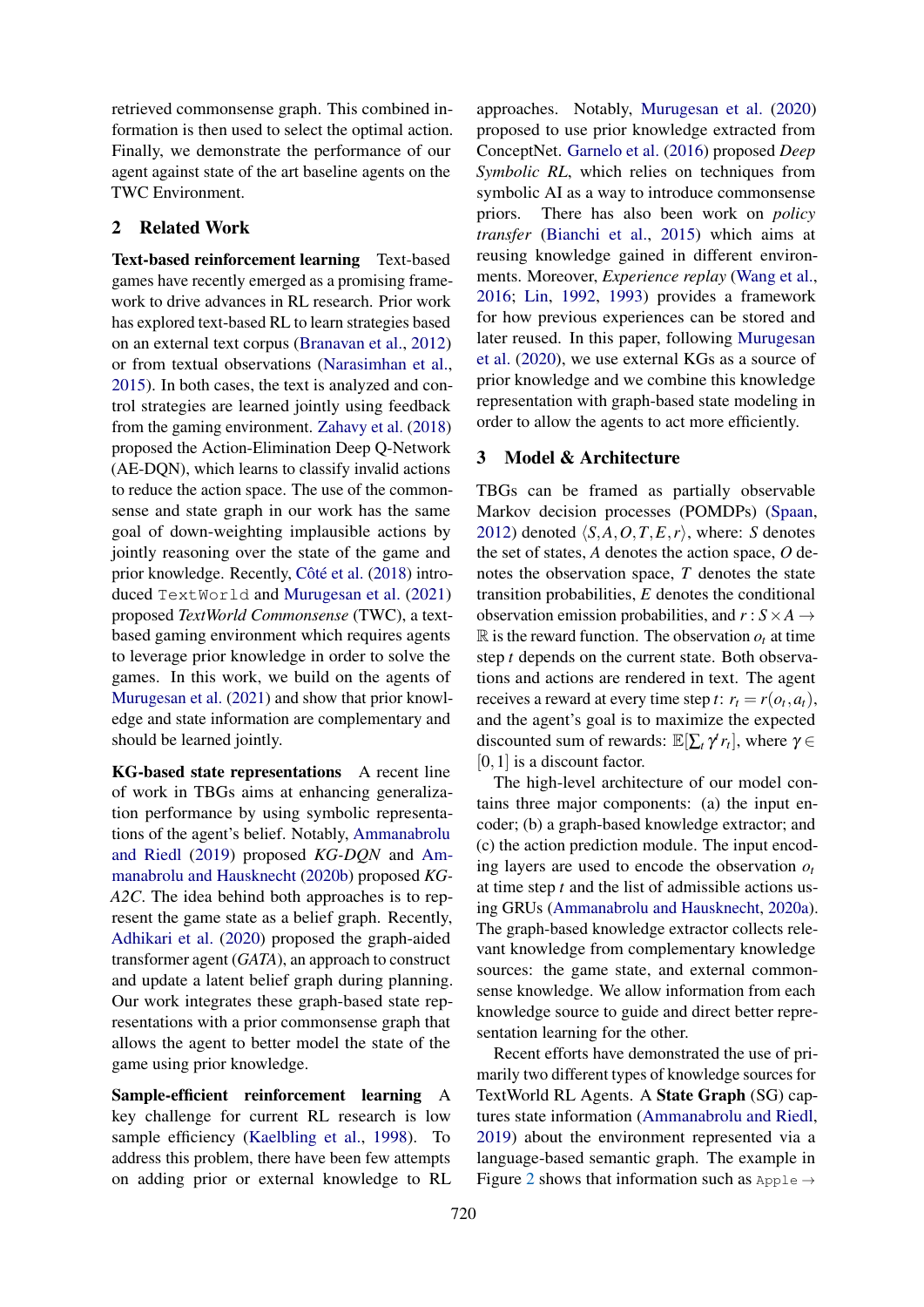<span id="page-2-0"></span>

Figure 2: Visualization of our overall approach with BiKE

on  $\rightarrow$  Table is extracted from the textual observations from the environment. Specifically, [Am](#page-5-1)[manabrolu and Riedl](#page-5-1) [\(2019\)](#page-5-1) create such knowledge graphs by extracting information using OpenIE [\(Angeli et al.,](#page-5-14) [2015\)](#page-5-14) and some manual heuristics. A Commonsense Graph (CG) captures external commonsense knowledge [\(Murugesan et al.,](#page-5-2) [2021\)](#page-5-2) between entities (from commonsense knowledge sources such as ConceptNet). We posit that RL agents can make use of information from both these graphs during different sub-tasks, enabling efficient learning. The SG provides the agent with a symbolic way of representing its current perception of the game state, including its understanding of the surroundings. On the other hand, the CG provides the agent with complementary human-like knowledge about what actions make sense in a given state, thus enabling more efficient exploration of the very large natural language based action space.

We combine the state information with commonsense knowledge using a Bidirectional Knowledgegraph attEntion (BiKE) mechanism, which recontextualizes the *state* and *commonsense* graphs based on each other for optimal action trajectories. Figure [2](#page-2-0) provides a compact visualization.

## 4 Knowledge Integration using BiKE

The aforementioned graph-based knowledge extractor produces *M* entities  $(c_t^1, c_t^2, \dots, c_t^M)$  for the commonsense graph (CG); and *N* entities  $(s_t^1, s_t^2, \dots, s_t^N)$  for the state graph (SG). Note that the entities extracted for the CG are based on the

vocabulary used in ConceptNet, and may not necessarily have the same set of entities as the SG (Figure [1\)](#page-0-0). We embed the extracted entities in both graphs using *Numberbatch* [\(Liu and Singh,](#page-5-15) [2004\)](#page-5-15). We then encode these graph representations using a Graph Attention Network (GAT) (Velič[kovi](#page-6-5)ć [et al.,](#page-6-5) [2018\)](#page-6-5). GAT allows the node entities  $s_t$  and  $c_t$ within the graphs  $G_t^S$  and  $G_t^C$  respectively to share information among each other by message passing.

We then integrate sub-graphs extracted from the previous steps to improve the agent's exploration strategy. Inspired from bidirectional attention mechanism in QA [\(Seo et al.,](#page-6-6) [2016\)](#page-6-6), we use BiKE attention mechanism between  $G_t^S$  and  $G_t^C$  to fuse the knowledge from these two graphs. The information flow across the graphs allows the model to learn commonsense-aware state graph representations, and state-aware commonsense knowledge graph representations.

To implement this, we compute a graph similarity matrix  $S \in \mathbb{R}^{N \times M}$  across the graph entities to learn a state-to-commonsense graph attention function and a commonsense-to-state graph attention function.  $S_{ij} = f(s_i^i, c_i^j)$  captures how each node  $s_i^j$ in the graph  $G_t^S$  is linked to a node  $c_t^j$  in the other graph  $G_t^C$ , and vice versa. Here *f* is a learnable function that maps  $s_t^i$  and  $c_t^j$  to a similarity score. This allows us to measure the similarity between (for instance) Apple observed in the state graph and Apple observed in the commonsense graph. We compute the state-to-commonsense graph attention values *A* by taking a softmax along the rows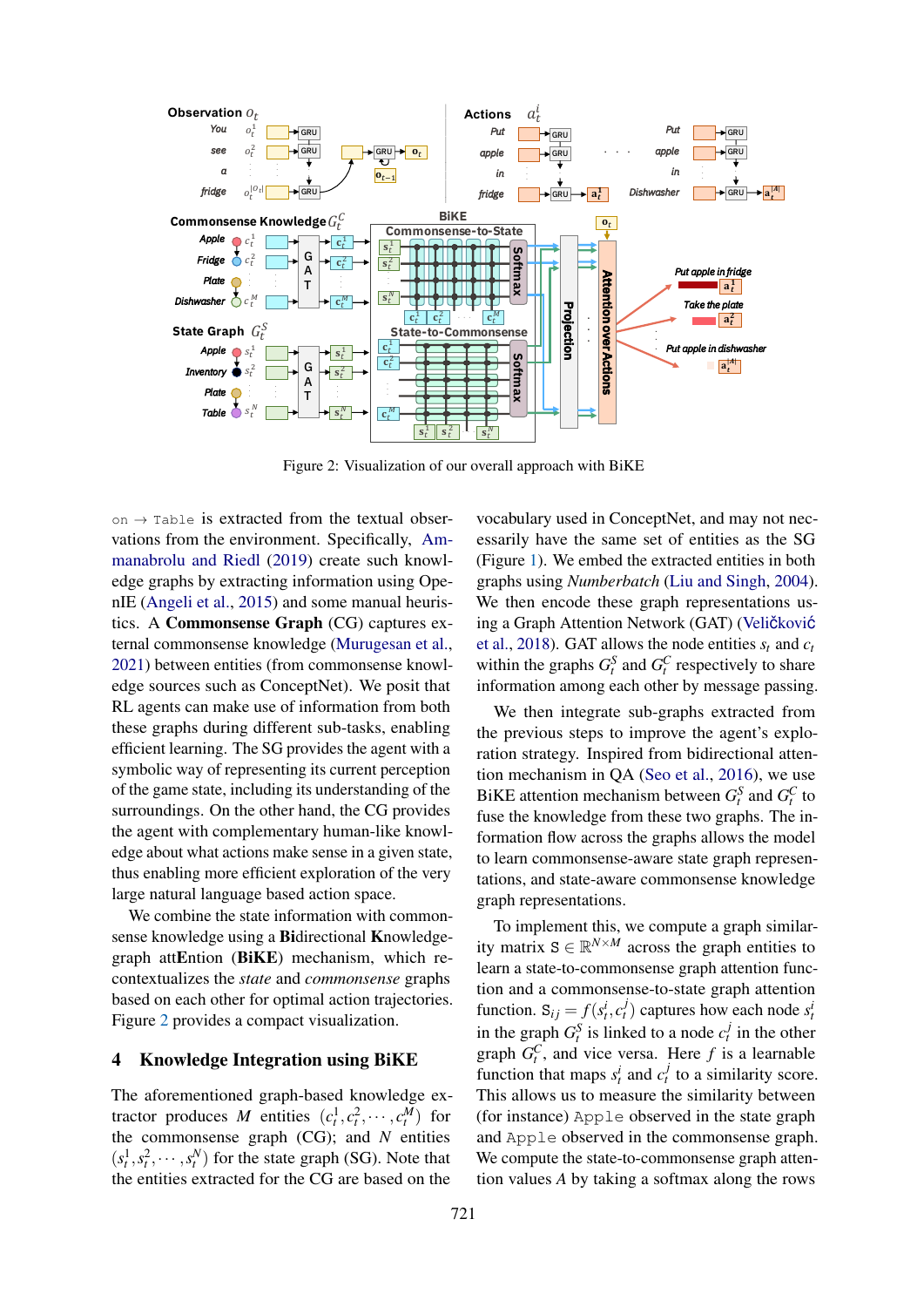<span id="page-3-0"></span>

Figure 3: Performance evaluation (showing mean and standard deviation averaged over 3 runs) for the three difficulty levels: Easy (left), Medium (middle), Hard (right) using normalized score and the number of steps taken.

of S: this signifies the attention bestowed by each state graph node on the nodes of the commonsense graph. Similarly, we compute the commonsense-tostate graph attention values  $\overline{A}$  by taking a softmax along the columns of S. We capture the relevant knowledge in the commonsense graph  $G_C^t$  by updating the state representations  $\bar{s}_t^i$ . We compute the updated state representation as:  $s_{t+1}^i = g(s_t^i, \tilde{s}_t^i, \bar{s}_t^i)$ ; where  $\tilde{s}_t^i = \sum_j A^{ij} c_t^j$ ,  $\bar{s}_t^i = \sum_j A^{ij} \sum_{i'} \bar{A}^{ji'} s_t^{i'}$  $t<sub>t</sub><sup>t'</sup>$ , and *g* is a learnable function that maps the concatenated  $s_t^i$ ,  $\tilde{s}^i_t$ , and  $\tilde{s}^i_t$  to an updated state representation. Finally, we use the general attention between the *o<sup>t</sup>* and the state graph entities  $s_{t+1}$  to get the state graph representation  $\mathbf{g}_{t+1}^S$  [\(Luong et al.,](#page-5-16) [2015\)](#page-5-16). We perform a similar process for the commonsense-tostate graph attention and obtain the commonsense graph representation:  $\mathbf{g}^C_{t+1}$ . We select the relevant action by computing an attention over the actions:  $h(o_t, a_t^i, \mathbf{g}_{t+1}^S, \mathbf{g}_{t+1}^C)$ ; where *h* is a learnable function that projects the concatenation  $\langle o_t, a_t^i, \mathbf{g}_{t+1}^S, \mathbf{g}_{t+1}^C \rangle$ to the attention score for the  $i<sup>th</sup>$  action.

## 5 Experiments

We generate a set of games with 3 difficulty levels using the TWC [\(Murugesan et al.,](#page-5-2) [2021\)](#page-5-2) framework: (i) *easy* level, which has 1 room containing 1 to 3 objects; (ii) *medium* level, which has 1 or 2 rooms with 4 or 5 objects; and (iii) *hard* level, a mix of games with a high number of objects (6 or 7 objects in 1 or 2 rooms) or high number of rooms (3 or 4 rooms containing 4 or 5 objects).

We compare 5 text-based RL agents: (a) a textonly agent (Text), which selects the best action

based only on the encoding of the history of observations; (b) DRRN [\(He et al.,](#page-5-17) [2016;](#page-5-17) [Narasimhan](#page-6-1) [et al.,](#page-6-1) [2015\)](#page-6-1), which relies on the relevance between the observation and action spaces; (c) an agent enhanced with access to an external commonsense knowledge graph (+Commonsense) [\(Murugesan](#page-5-2) [et al.,](#page-5-2) [2021\)](#page-5-2); (d) an agent that, following [Am](#page-5-4)[manabrolu and Hausknecht](#page-5-4) [\(2020a\)](#page-5-4), models the state of the world as a symbolic graph (+State); and (e) the agent (BiKE) described in Section [3,](#page-1-0) which relies on both state and commonsense graph representations. The agents are trained over 100 episodes with a 50-step maximum. All policies are learned using Actor-Critic [\(Mnih et al.,](#page-5-18) [2016\)](#page-5-18).

### 5.1 Improving Performance with State and Commonsense Knowledge

Figure [3](#page-3-0) shows the learning curves for the text-only agent and the agents equipped with state and/or commonsense graph representations at training time. For reference, we also report the performance of an agent that selects a random action at each time step (Random). We notice that, overall, agents equipped with either state or commonsense graph representations perform better than their text-only counterparts, both in terms of the number of steps taken and the normalized score. In particular, the BiKE agent outperforms all other agents in all difficulty levels, showing that symbolic state representations and prior commonsense knowledge can be jointly used for better sample efficiency and results. Table [1](#page-4-0) shows the performance of the agents on the test set. Following [Murugesan et al.](#page-5-2) [\(2021\)](#page-5-2), we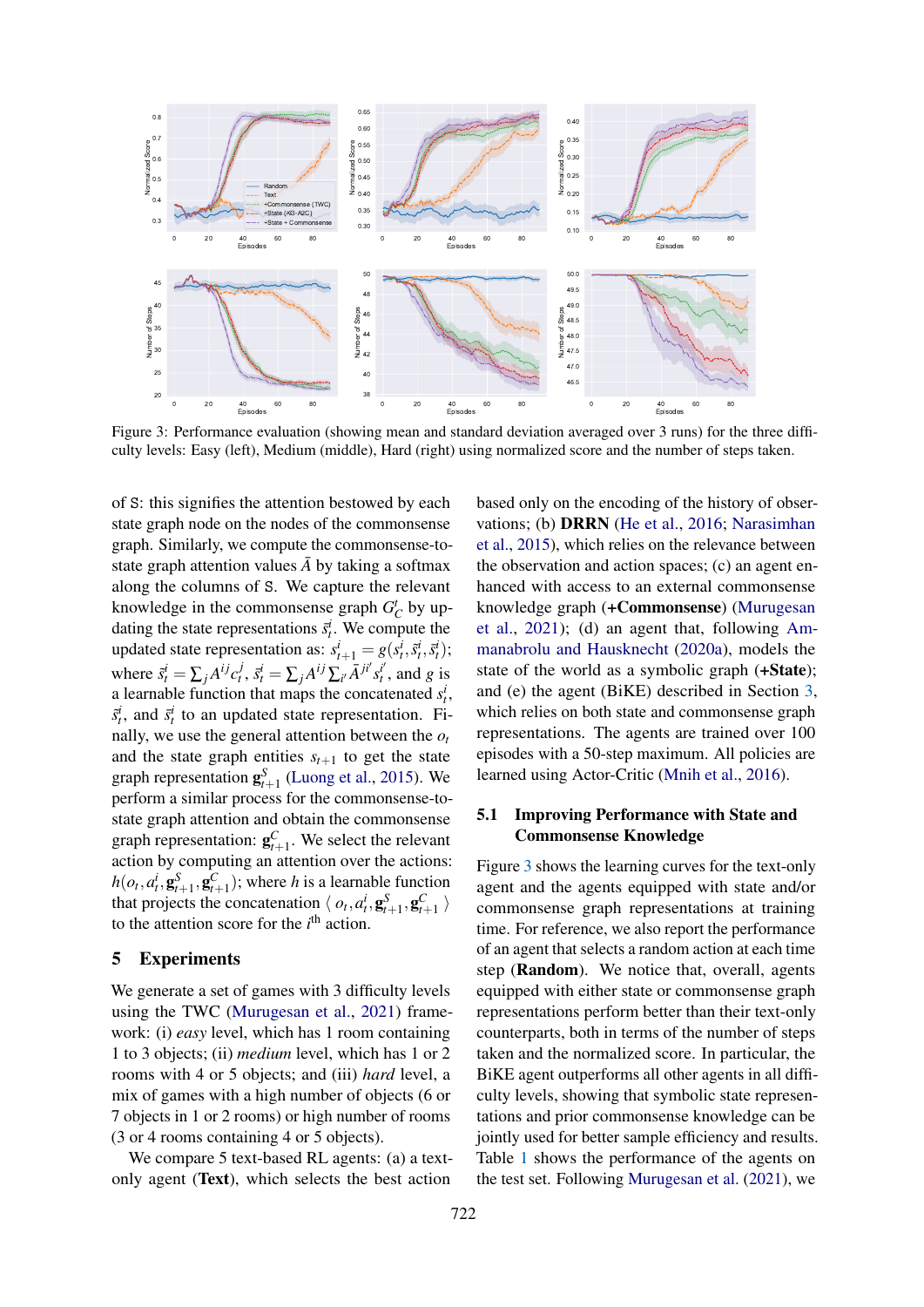<span id="page-4-1"></span>

| Timestep            |                          | $\longrightarrow$ t+1             | $\longrightarrow$ t+2                    |
|---------------------|--------------------------|-----------------------------------|------------------------------------------|
| Room                | Living Room              | $\longrightarrow$ Living Room     | $\longrightarrow$ Bedroom                |
| <b>Action Taken</b> | take checkered<br>jumper | go west                           | insert checkered<br>jumper into wardrobe |
| Most relevant graph | State graph              | State graph                       | Commonsense graph                        |
| Most relevant nodes | checkered jumper         | checkered jumper.<br>exit to west | wardrobe                                 |

(a) Average relevance of the main action templates to the (a) Average relevance of the main action templates to the state and commonsense graphs across the *hard* games. state and commonsense graphs across the *hard* games

(b) Example of most relevant graphs and nodes (by action taken) for one example game excerpted from the *hard* difficulty level.

 $4.1$  Improving RL Performance with State with State  $\sim$ erage importance given by the agent to the state Figure 4: Relevance given to the: (a) state and commonsense graphs; and to (b) their nodes (by action taken).

<span id="page-4-0"></span>

|    |                             | Easy             |                 | Medium           |                 | Hard             |                    |
|----|-----------------------------|------------------|-----------------|------------------|-----------------|------------------|--------------------|
|    |                             | #Steps           | Norm. Score     | #Steps           | Norm. Score     | #Steps           | <b>Norm.</b> Score |
| Ξ  | Text                        | $23.83 \pm 2.16$ | $0.88 \pm 0.04$ | $44.08 \pm 0.93$ | $0.60 \pm 0.02$ | $49.84 \pm 0.38$ | $0.30 \pm 0.02$    |
|    | <b>DRRN</b>                 | $22.08 + 4.17$   | $0.82 + 0.06$   | $44.04 + 1.64$   | $0.59 + 0.02$   | $49.82 \pm 0.61$ | $0.29 + 0.01$      |
|    | +Commonsense (TWC)          | $20.59 \pm 5.01$ | $0.89 + 0.06$   | $42.61 \pm 0.65$ | $0.62 + 0.03$   | $48.45 \pm 1.13$ | $0.32 + 0.04$      |
|    | $+State(KG-A2C)$            | $22.10 \pm 2.91$ | $0.86 \pm 0.06$ | $41.61 \pm 0.37$ | $0.62 \pm 0.03$ | $48.00 \pm 0.61$ | $0.32 \pm 0.00$    |
|    | +State + Commonsense (BiKE) | $18.27 \pm 1.13$ | $0.94 \pm 0.02$ | $39.34 \pm 0.72$ | $0.64 \pm 0.02$ | $47.19 \pm 0.64$ | $0.34 + 0.02$      |
| 50 | Text                        | $29.90 \pm 2.92$ | $0.78 + 0.02$   | $45.90 \pm 0.22$ | $0.55 \pm 0.01$ | $50.00 \pm 0.00$ | $0.20 \pm 0.02$    |
|    | <b>DRRN</b>                 | $29.71 \pm 1.81$ | $0.76 + 0.05$   | $45.18 + 1.19$   | $0.56 + 0.02$   | $50.00 + 0.00$   | $0.21 + 0.02$      |
|    | +Commonsense (TWC)          | $27.74 + 4.46$   | $0.78 + 0.07$   | $44.89 \pm 1.52$ | $0.58 + 0.01$   | $50.00 + 0.00$   | $0.19 + 0.03$      |
|    | $+State(KG-A2C)$            | $28.34 \pm 3.63$ | $0.80 \pm 0.07$ | $43.05 \pm 2.52$ | $0.59 \pm 0.01$ | $50.00 \pm 0.00$ | $0.21 \pm 0.00$    |
|    | +State + Commonsense (BiKE) | $25.59 \pm 1.92$ | $0.83 \pm 0.01$ | $41.01 \pm 1.61$ | $0.61 \pm 0.01$ | $50.00 \pm 0.00$ | $0.23 \pm 0.02$    |
|    |                             |                  |                 |                  |                 |                  |                    |

taken and the normalized score. In particular, the Table 1: Test-set performance results for within distribution (*IN*) and out-of-distribution (*OUT*) games.

compared our agents on two test sets: (IN) uses the same entities as the training set, and (OUT) uses entities that were not included in the training set. The experimental results show that the BiKE agent generalizes better than all the baselines across the agents of the baselines across the the test set. Following Murder set. For all  $\alpha$ . 3 difficulty levels.

## 5.2 Qualitative Analysis  $\epsilon$  same entity  $\epsilon$  the training set

From Figure 3 and Table 1, we notice [tha](#page-3-0)t the +Commonsense agent performs better on the *easy* level, whereas the +State agent performs better on the *medium* and *hard* levels. This suggests that the state representation can be leveraged to drive exploration and interaction with objects in environments with multiple rooms; whereas prior commonsense knowledge allows the agent to act more efficiently by selecting the appropriate commonsensical locations of different objects. In order to investigate this hypothesis, we computed the average importance given by the agent to the state graph and the commonsense graph when selecting the different action templates shown in Figure [4a.](#page-4-1) For each action template, the figure shows the normalized attention weight given to the two graphs, averaged across 5 runs of all games in the *hard* difficulty level. Actions requiring information about the goal of the game, like put and insert, benefit more from attending to the commonsense graph; whereas actions aimed at exploring the environment and

collecting objects, like go and take, benefit more from the state representation.

As further qualitative analysis, we report an example of the most attended nodes and graphs from an excerpt of a game belonging to the *hard* dif-ficulty level in Figure [4b.](#page-4-1) As noted above, the take and go actions rely more on the state graph, whereas the insert action relies on the commonthe entities that are finally mentioned in the action how our agent is able to transfer the bidirectional attention over graphs into specific game instances. sense graph. Among the nodes in these graphs, receive the highest attention score. This shows

#### $\epsilon$  the state of the state of the state of the relaevant commonstructure. We propose the proposed and the proposed and the proposed and  $\mathcal{E}$ 6 Conclusion

In this paper, we showed that in order to be sampleefficient in TBGs, agents must be able to jointly track the state of the game and relevant commonsense knowledge. We proposed a technique that models both forms of knowledge as graphs, and combines them using Bidirectional Knowledgegraph attEntion (BiKE). The resulting agent was found to be more sample-efficient than approaches that considered neither or only one of these graphs.

#### Acknowledgements

We would like to thank the anonymous reviewers for their valuable comments and suggestions. MS acknowledges support from the Hasler Foundation.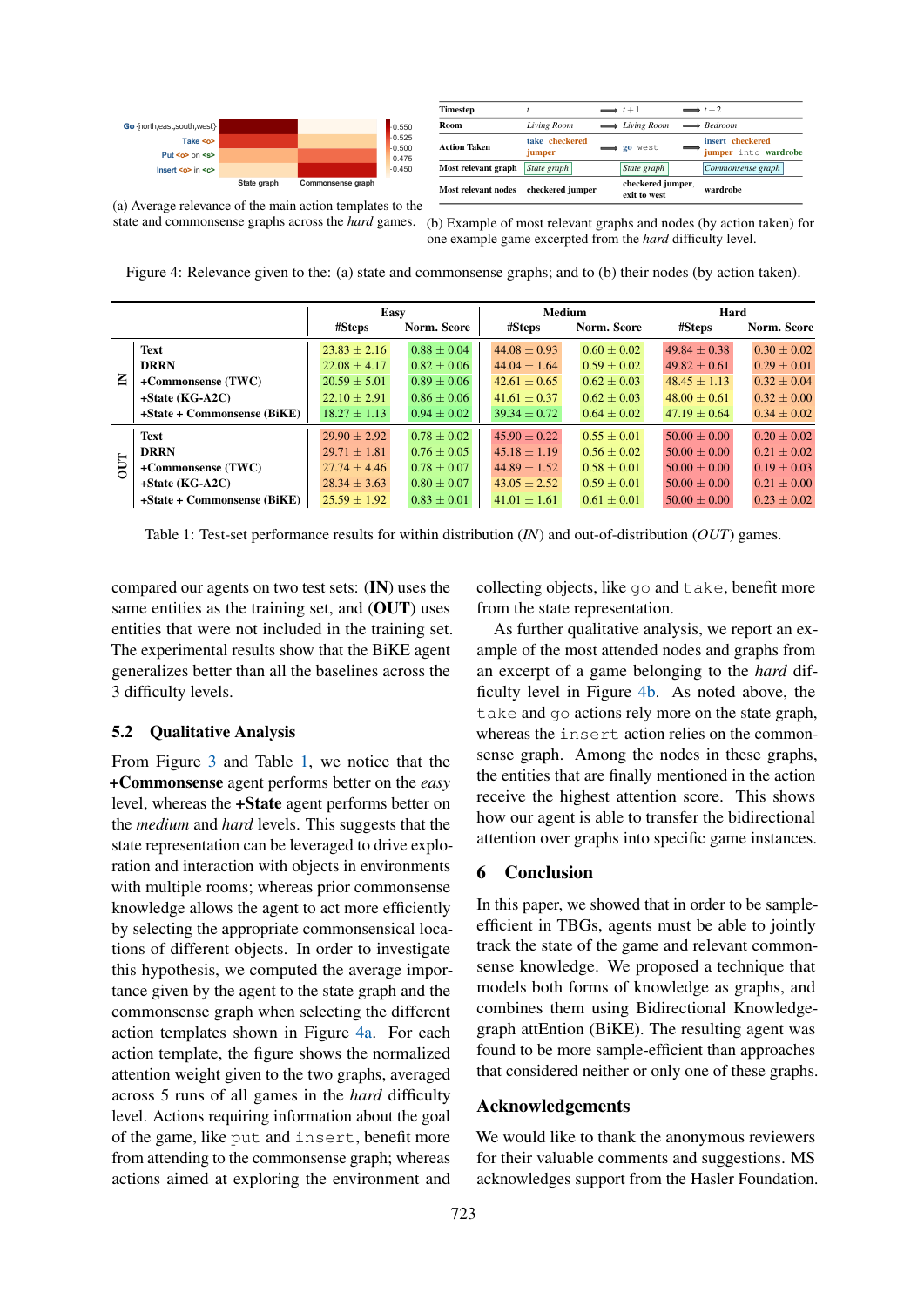#### Broader Impact and Discussion of Ethics

While our model is not tuned for any specific realworld application, our method could be used in sensitive contexts such as legal or health-care settings; and it is essential that any work that builds on our approach undertake extensive quality-assurance and robustness testing before using it in their setting. The dataset used in our work does not contain sensitive information to the best of our knowledge.

#### References

- <span id="page-5-5"></span>Ashutosh Adhikari, Xingdi Yuan, Marc-Alexandre Côté, Mikuláš Zelinka, Marc-Antoine Rondeau, Romain Laroche, Pascal Poupart, Jian Tang, Adam Trischler, and William L Hamilton. 2020. Learning dynamic knowledge graphs to generalize on textbased games. *arXiv preprint arXiv:2002.09127*.
- <span id="page-5-4"></span>Prithviraj Ammanabrolu and Matthew Hausknecht. 2020a. Graph constrained reinforcement learning for natural language action spaces. *arXiv preprint arXiv:2001.08837*.
- <span id="page-5-7"></span>Prithviraj Ammanabrolu and Matthew J. Hausknecht. 2020b. Graph constrained reinforcement learning for natural language action spaces. In *8th International Conference on Learning Representations, ICLR 2020*.
- <span id="page-5-1"></span>Prithviraj Ammanabrolu and Mark Riedl. 2019. Playing text-adventure games with graph-based deep reinforcement learning. In *Proceedings of the 2019 Conference of the North American Chapter of the Association for Computational Linguistics: Human Language Technologies, Volume 1 (Long and Short Papers)*, pages 3557–3565.
- <span id="page-5-14"></span>Gabor Angeli, Melvin Jose Johnson Premkumar, and Christopher D Manning. 2015. Leveraging linguistic structure for open domain information extraction. In *Proceedings of the 53rd Annual Meeting of the Association for Computational Linguistics and the 7th International Joint Conference on Natural Language Processing (Volume 1: Long Papers)*, pages 344–354.
- <span id="page-5-11"></span>Reinaldo AC Bianchi, Luiz A Celiberto Jr, Paulo E Santos, Jackson P Matsuura, and Ramon Lopez de Mantaras. 2015. Transferring knowledge as heuristics in reinforcement learning: A case-based approach. *Artificial Intelligence*, 226:102–121.
- <span id="page-5-6"></span>SRK Branavan, David Silver, and Regina Barzilay. 2012. Learning to win by reading manuals in a monte-carlo framework. *Journal of Artificial Intelligence Research*, 43:661–704.
- <span id="page-5-0"></span>Marc-Alexandre Côté, Ákos Kádár, Xingdi Yuan, Ben Kybartas, Tavian Barnes, Emery Fine, James Moore, Matthew Hausknecht, Layla El Asri, Mahmoud Adada, Wendy Tay, and Adam Trischler. 2018.

Textworld: A learning environment for text-based games. *CoRR*, abs/1806.11532.

- <span id="page-5-10"></span>Marta Garnelo, Kai Arulkumaran, and Murray Shanahan. 2016. Towards deep symbolic reinforcement learning. *arXiv preprint arXiv:1609.05518*.
- <span id="page-5-17"></span>Ji He, Jianshu Chen, Xiaodong He, Jianfeng Gao, Lihong Li, Li Deng, and Mari Ostendorf. 2016. Deep reinforcement learning with a natural language action space. In *Proceedings of the 54th Annual Meeting of the Association for Computational Linguistics (Volume 1: Long Papers)*, pages 1621–1630.
- <span id="page-5-3"></span>Brendan Juba. 2016. Integrated common sense learning and planning in pomdps. *The Journal of Machine Learning Research*, 17(1):3276–3312.
- <span id="page-5-8"></span>Leslie Pack Kaelbling, Michael L Littman, and Anthony R Cassandra. 1998. Planning and acting in partially observable stochastic domains. *Artificial intelligence*, 101(1-2):99–134.
- <span id="page-5-12"></span>Long-Ji Lin. 1992. Self-improving reactive agents based on reinforcement learning, planning and teaching. *Machine learning*, 8(3-4):293–321.
- <span id="page-5-13"></span>Long-Ji Lin. 1993. Reinforcement learning for robots using neural networks. Technical report, Carnegie-Mellon Univ Pittsburgh PA School of Computer Science.
- <span id="page-5-15"></span>Hugo Liu and Push Singh. 2004. Conceptnet—a practical commonsense reasoning tool-kit. *BT technology journal*, 22(4):211–226.
- <span id="page-5-16"></span>Thang Luong, Hieu Pham, and Christopher D. Manning. 2015. [Effective approaches to attention-based](https://doi.org/10.18653/v1/D15-1166) [neural machine translation.](https://doi.org/10.18653/v1/D15-1166) In *Proceedings of the 2015 Conference on Empirical Methods in Natural Language Processing*, pages 1412–1421, Lisbon, Portugal. Association for Computational Linguistics.
- <span id="page-5-18"></span>Volodymyr Mnih, Adria Puigdomenech Badia, Mehdi Mirza, Alex Graves, Timothy Lillicrap, Tim Harley, David Silver, and Koray Kavukcuoglu. 2016. Asynchronous methods for deep reinforcement learning. In *International conference on machine learning*, pages 1928–1937.
- <span id="page-5-2"></span>Keerthiram Murugesan, Mattia Atzeni, Pavan Kapanipathi, Pushkar Shukla, Sadhana Kumaravel, Gerald Tesauro, Kartik Talamadupula, Mrinmaya Sachan, and Murray Campbell. 2021. Text-based RL Agents with Commonsense Knowledge: New Challenges, Environments and Baselines. In *The 35th AAAI Conference on Artificial Intelligence*.
- <span id="page-5-9"></span>Keerthiram Murugesan, Mattia Atzeni, Pushkar Shukla, Mrinmaya Sachan, Pavan Kapanipathi, and Kartik Talamadupula. 2020. [Enhancing text-based](http://arxiv.org/abs/2005.00811) [reinforcement learning agents with commonsense](http://arxiv.org/abs/2005.00811) [knowledge.](http://arxiv.org/abs/2005.00811) *CoRR*, abs/2005.00811.